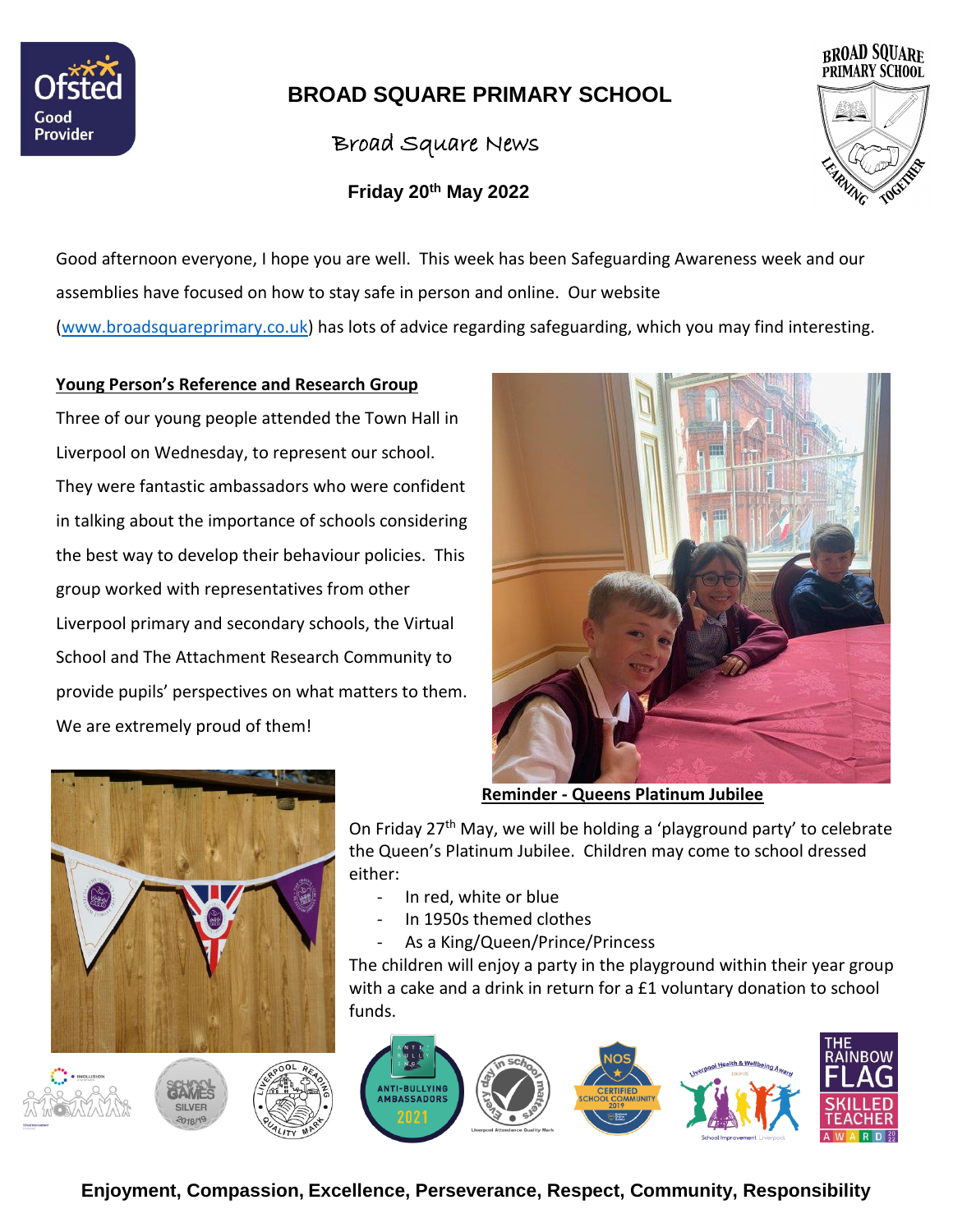

#### **Tuition**

Sessions for children that receiving tuition after school will come to an end at the end of this half term.

#### **After School Club**

We will be advertising for an after school club manager and playworkers. The advert will be placed on our website very soon. Please keep an eye on the website if you feel you have the skills and knowledge to apply.

#### **Attendance**

We have had a record number of requests for term time holidays. Please note that we are unable to authorise holidays in term time.

We are working with a Local Authority Educational Welfare Officer to focus on trying to improve the attendance of our lowest attenders. It is VITAL that your child comes to school every day that they possibly can.

**Please note that in September, the children's first day back is FRIDAY 2nd SEPTEMBER and all children (except Nursery and Reception new intakes) will return on that date. There will be lots of fun activities for them on their first day back with their new class teacher.** 

**New class teachers will not be finalised until nearer the end of the academic year.**

### **Sports Week 2022**

W/b 27<sup>th</sup> June will be our designated sports week (weather permitting!)

Please make a note of the following dates and times for your diaries. You are welcome to join us to watch

your child – put your trainers on, as there will be an opportunity to join in with the warm up!

- 27<sup>th</sup> June am (9:30-11am) Y5
- $27<sup>th</sup>$  June pm (1:45-3pm) Y6
- $28<sup>th</sup>$  June am (9:30-11am) Nursery
- $28<sup>th</sup>$  June pm (1:30-3pm) Reception
- $29<sup>th</sup>$  June am (9:30-11am) Y1
- $29<sup>th</sup>$  June pm (1:30-3pm) Y2
- 1 st July am (9:30-11am) Y3
- 1 st July pm (1:30-3pm) Y4



**Enjoyment, Compassion, Excellence, Perseverance, Respect, Community, Responsibility**